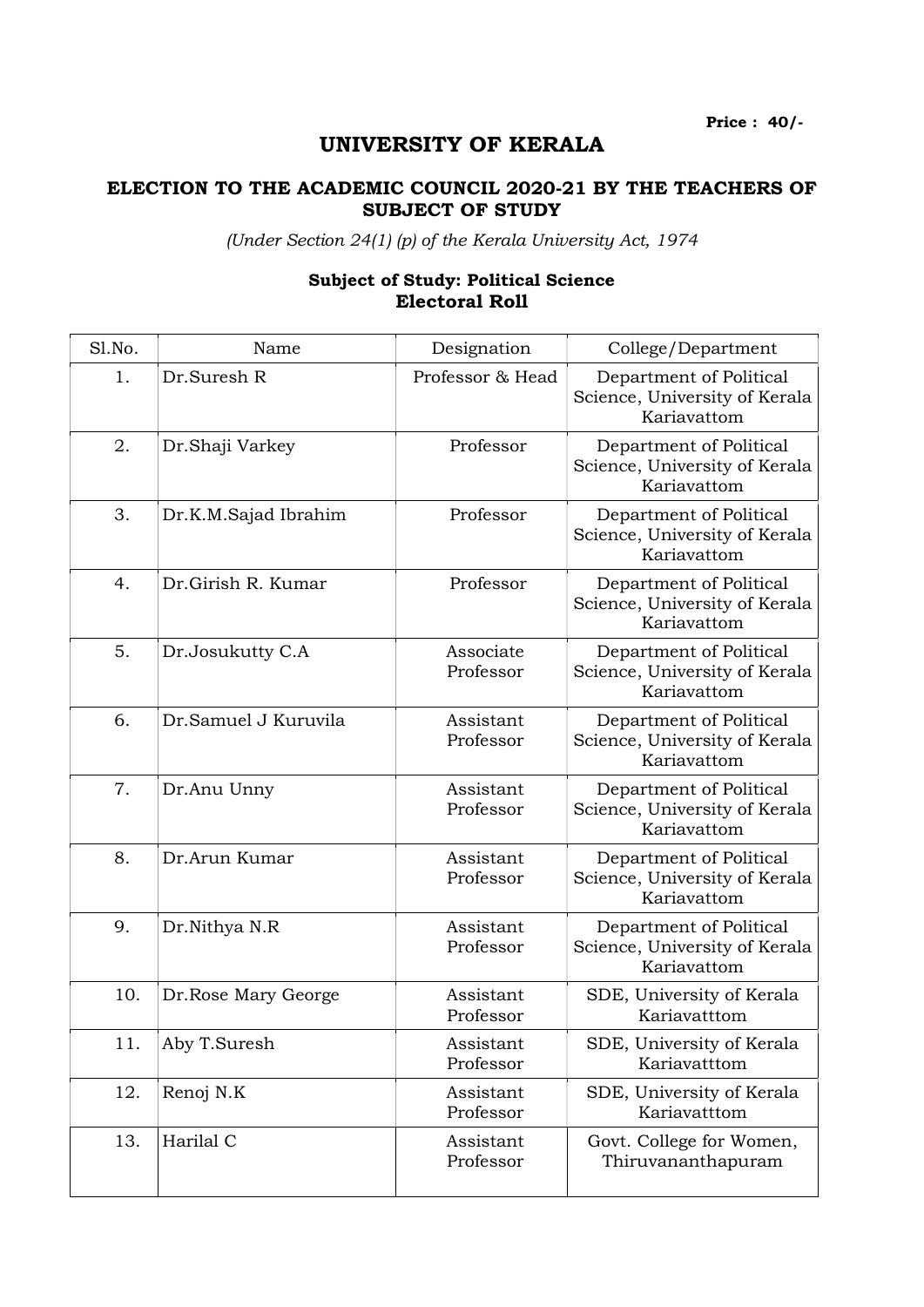| 14. | Dr.Harikumar S.L       | Assistant<br>Professor | Govt Arts College,<br>Thiruvananthapuram                                 |
|-----|------------------------|------------------------|--------------------------------------------------------------------------|
| 15. | Dr.Sreekumar SL        | Assistant<br>Professor | University College,<br>Thiruvananthapyram                                |
| 16. | Sandhya. S. Nair       | Assistant<br>Professor | University College,<br>Thiruvananthapyram                                |
| 17. | Aneesh. S              | Assistant<br>Professor | University College,<br>Thiruvananthapyram                                |
| 18. | Suresh K               | Assistant<br>Professor | University College,<br>Thiruvananthapyram                                |
| 19. | Satheesh Kumar, P. K   | Assistant<br>Professor | University College,<br>Thiruvananthapyram                                |
| 20. | Prathap Thevarathottam | Assistant<br>Professor | University College,<br>Thiruvananthapyram                                |
| 21. | Sivymol T S            | Assistant<br>Professor | University College,<br>Thiruvananthapyram                                |
| 22. | Dr.Manikantan V        | Assistant<br>Professor | University College,<br>Thiruvananthapyram                                |
| 23. | Vineetha N R           | Assistant<br>Professor | University College,<br>Thiruvananthapyram                                |
| 24. | Pradeep Kumar K        | Assistant<br>Professor | Government College,<br>Attingal                                          |
| 25. | Muneer M               | Assistant<br>Professor | Government College,<br>Nedumangad                                        |
| 26. | Sameer S               | Assistant<br>Professor | Govt KNM Arts & Science<br>College, Kanjiramkulam,<br>Thiruvananthapuram |
| 27. | Vidya Nair             | Assistant<br>Professor | All Saints College<br>Thiruvananthapuram                                 |
| 28. | Reji J.R               | Assistant<br>Professor | HHMSPB NSS College for<br>Women Neeramankara                             |
| 29. | Sudheeshkumar J        | Assistant<br>Professor | Mahatma Gandhi college,<br>Thiruvananthapuram                            |
| 30. | Dr. Jitha SR           | Principal              | Sree Narayana College,<br>Chempazhanthy                                  |
| 31. | Abhilash T             | Assistant<br>Professor | Sree Narayana College,<br>Chempazhanthy                                  |
| 32. | Rakhee Viswambharan    | Assistant<br>Professor | Sree Narayana College,<br>Chempazhanthy                                  |
| 33. | Joshi P M              | Assistant<br>Professor | Sree Narayana College,<br>Chempazhanthy                                  |
| 34. | Ravisankar R. S        | Assistant<br>Professor | VTM NSS College<br>Dhanuvachapuram                                       |
| 35. | Sreejith P. V          | Assistant<br>Professor | VTM NSS College<br>Dhanuvachapuram                                       |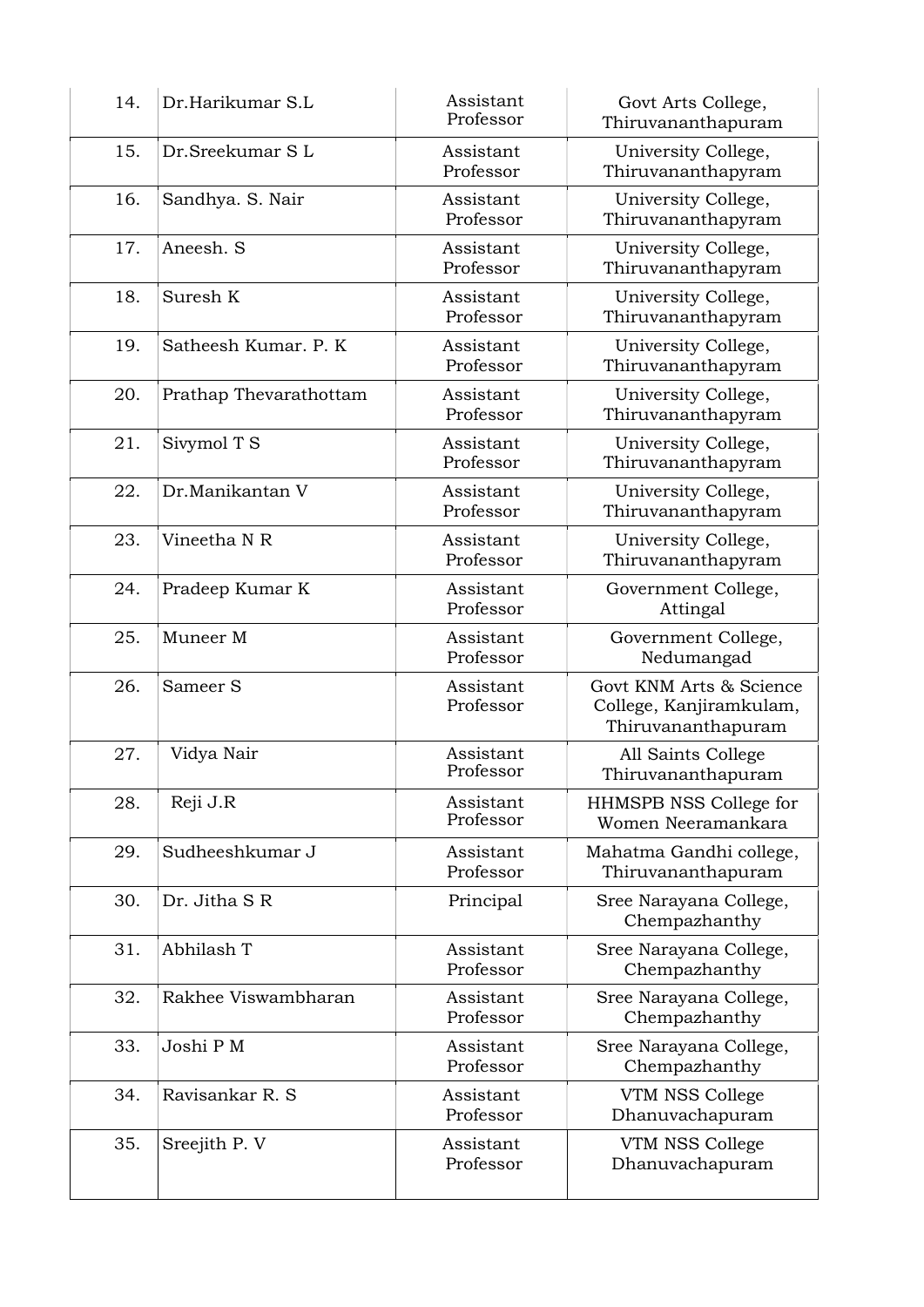| 36. | Bindhuchandran V     | Assistant<br>Professor | VTM NSS College<br>Dhanuvachapuram                   |
|-----|----------------------|------------------------|------------------------------------------------------|
| 37. | Dr.Vincent Joy N.S   | Assistant<br>Professor | Christian College,<br>Kattakkada                     |
| 38. | Anas S               | Assistant<br>Professor | Iqbal college, Peringamala                           |
| 39. | Dr.M.Rahim           | Associate<br>Professor | Baby John Memorial<br>Government College,<br>Chavara |
| 40. | Sreelekshmi Jayan    | Assistant<br>Professor | St.Gregorios College,<br>Kottarakkara                |
| 41. | Sharon S             | Assistant<br>Professor | St.Stephen's College<br>Pathanapuram                 |
| 42. | Pradeep S            |                        | Sree Narayana College for<br>Women, Kollam           |
| 43. | Dr Archa Arun        | Assistant<br>Professor | S N College,<br>Kollam                               |
| 44. | Dr V D Radhakrishnan | Assistant<br>Professor | S N College,<br>Kollam                               |
| 45. | Dr P M Joshy         | Assistant<br>Professor | S N College,<br>Kollam                               |
| 46. | Minnu S              | Assistant<br>Professor | S N College,<br>Kollam                               |
| 47. | Neethulekshmy U      | Assistant<br>Professor | S N College,<br>Kollam                               |
| 48. | Suja Karappath       | Assistant<br>Professor | S N College,<br>Kollam                               |
| 49. | Jissa S              | Assistant<br>Professor | S N College,<br>Kollam                               |
| 50. | Dr Preetha G S       | Assistant<br>Professor | S N College,<br>Kollam                               |
| 51. | Dr.Ronie Thomas      | Assistant<br>Professor | St.John's College, Anchal                            |
| 52. | Dr.Sajan Thomas      | Assistant<br>Professor | St.John's College, Anchal                            |
| 53. | Dipu Joseph          | Assistant<br>Professor | Bishop Moore College.<br>Mavelikkara                 |
| 54. | Dr.Biju Thomas       | Assistant<br>Professor | Christian college,<br>Chengannur                     |
| 55. | Dr.Rekha Nair R      | Assistant<br>Professor | MSM college, Kayamkulam                              |
| 56. | Advaitha R.Prasad    | Assistant<br>Professor | MSM college, Kayamkulam                              |
| 57. | Anjali Devi M        | Assistant<br>Professor | NSS College, Cherthala                               |
| 58. | Praveenkumar         | Assistant<br>Professor | Sree Narayana<br>College, Cherthala                  |